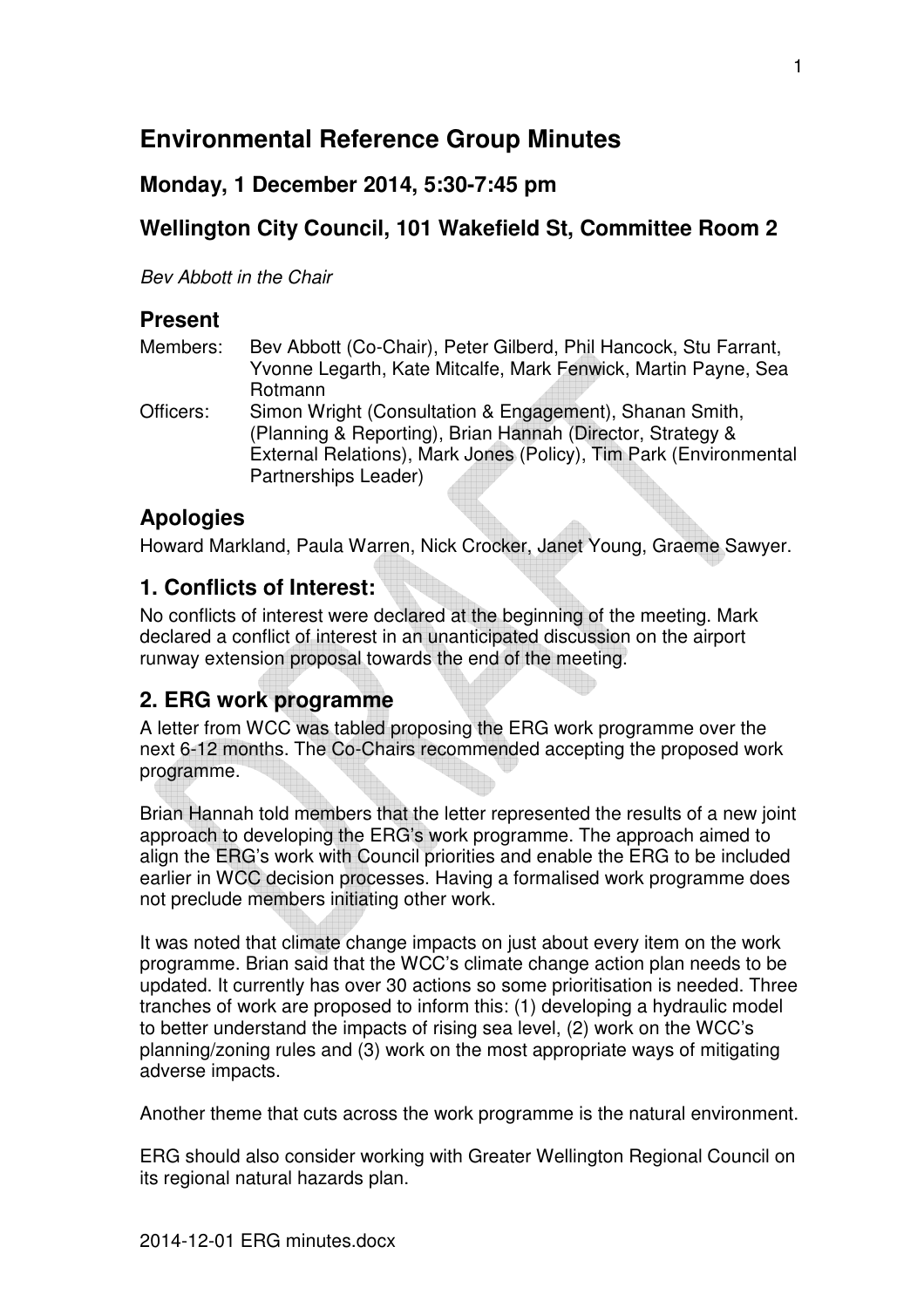[Note, the work programme agenda item was revisited towards the end of the meeting after Cr Pannett joined the meeting. See 'Other Business']

### **Actions:**

• Council liaison officer to arrange for officers responsible for items on the work programme to meet with ERG at appropriate times, e.g. before decisions are made, during implementation.

## **3. Performance measures**

Members split into 2 groups to workshop the WCC's outcome performance measures for the environment and for urban development. Once the results have been transcribed, members will have until the New Year to provide further comment.

### **Actions:**

- Simon to have the performance measures worksheets transcribed
- Simon to circulate the transcribed performance measures worksheets to members for further comment.

## **4. Apologies**

Apologies were received from Howard Markland, Nick Crocker, Sophie Mormede, Paula Warren, Graeme Sawyer and Janet Young. Cr Ritchie apologised for leaving early and Cr Pannett for arriving late.

## **5. Minutes of last meeting**

The minutes of the last meeting were accepted as true and correct.

## **6. Matters arising**

### **Response to ERG letter to Transport and Urban Development Committee**

The Chair of the WCC's Transport and Urban Development Committee (TUDC), Cr Foster, responded promptly and positively to the ERG's letter of 12 November by offering to come to an ERG meeting early in the New Year and by having the letter circulated to all members of the TUDC.

### **Results of poll on meeting day**

Following a poll of member preferences, ERG meetings will continue to be on the first Monday of the month. During the first week of any month, this was the only day that all members were available. The next best day would have been Thursdays however three members would have been unavailable on this day.

### **Chairing ERG**

The ERG will need new Co-Chairs from March as Bev Abbott's term on the ERG ends in February and Howard Markland's work commitments are too great for him to continue in this role. Given that no members have expressed interest in becoming a Chair, it was decided that members will take turns as Chair and Deputy Chair. Bev will Chair the February meeting with Phil as the Deputy. Phil will Chair the March meeting with another member acting as Deputy Chair, This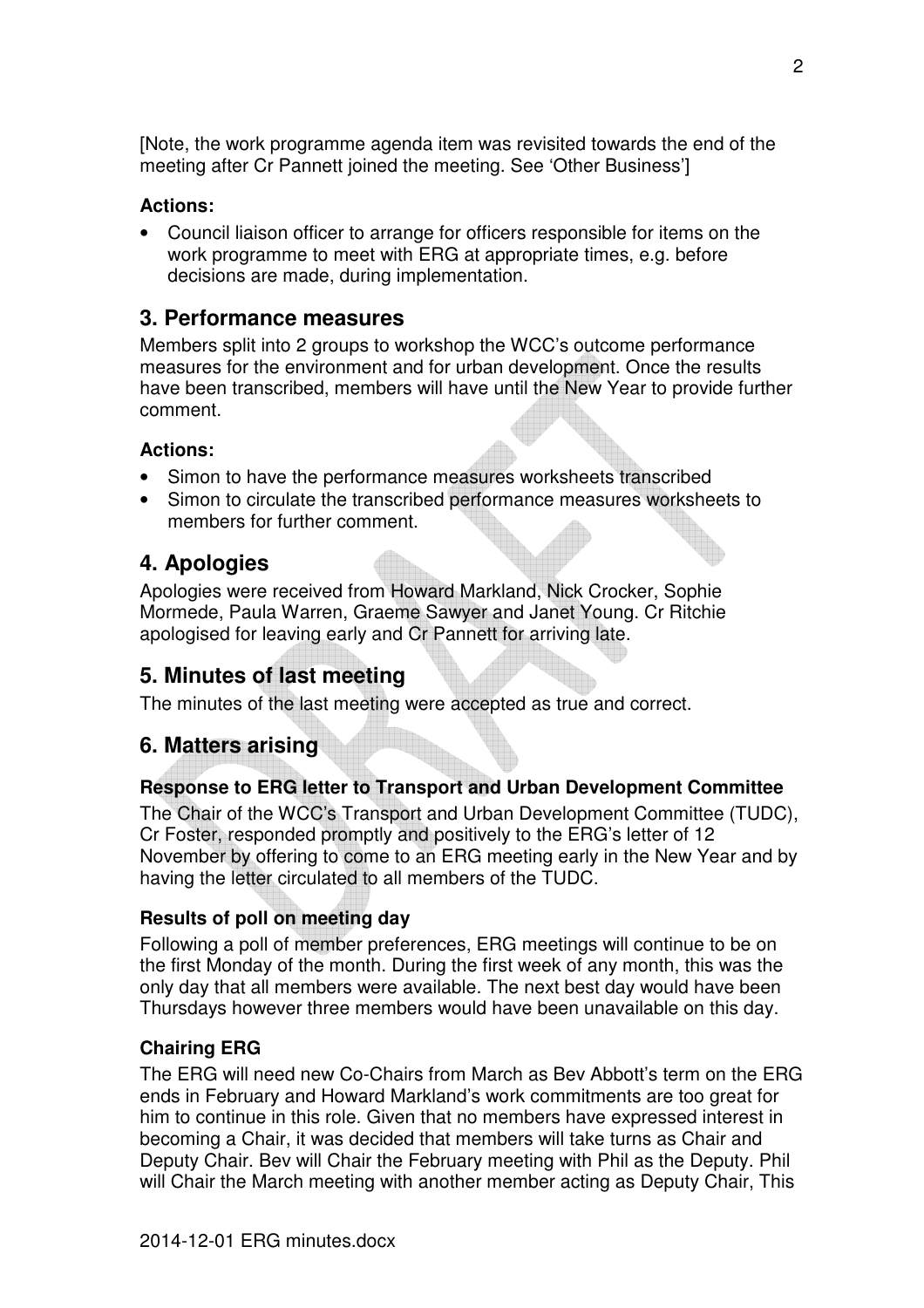approach will enable knowledge about leading the group and about the issues to be shared across the group, with the Chair effectively 'coaching' the Deputy Chair. This pattern will continue until ERG decides otherwise.

#### **Actions:**

• Bev to Chair the February meeting with Phil as the Deputy, Phil to Chair the March meeting with another member as Deputy. This pattern to continue until ERG decides otherwise.

### **Letter to Colin Crampton, Wellington Water**

A note has been sent to Colin Crampton to thank him for presenting to the ERG and to offer the ERG's assistance with issues facing Wellington Water.

### **7. Other Business**

#### **Significance and Engagement Policy**

The WCC has approved a new Significance and Engagement Policy which makes the following public commitment:

#### *Listen first and seek to understand*

*We will collect and reflect on what we hear from the community, including, for example, council advisory groups and community boards, before we develop and engage on any proposal.* 

#### **Annual Report**

A draft ERG Annual Report was circulated for comment. Members agreed that Bev and Howard should complete the report, which Howard will present to the Environment Committee at its meeting on 17 December. Simon is to put the Annual Report on the Committee's agenda.

#### **Actions:**

- Bev and Howard to complete the ERG's Annual Report
- Howard to present the ERG's Annual Report to the Environment Committee at its meeting on 17 December
- Simon to put the ERG's Annual Report on the Environment Committee's agenda for 17 December.

### **Revisiting the ERG's work programme**

Cr Pannett noted that she had not signed off the work programme (which was item 2 on the agenda) even though the ERG's Terms of Reference require that the annual work programme be determined jointly between the ERG, Council officers, the Chair of the appropriate Committee and the Councillor representative. Cr Pannett is both a Committee Chair and a Councillor representative.

Cr Pannett stated that she would like the ERG to be involved in the WCC's strategic projects and decisions, and that she would like the work programme to include the airport runway extension and other key Long-term Plan (LTP) projects. Cr Pannett will take up these issues of work programme process and content with the appropriate Council officer.